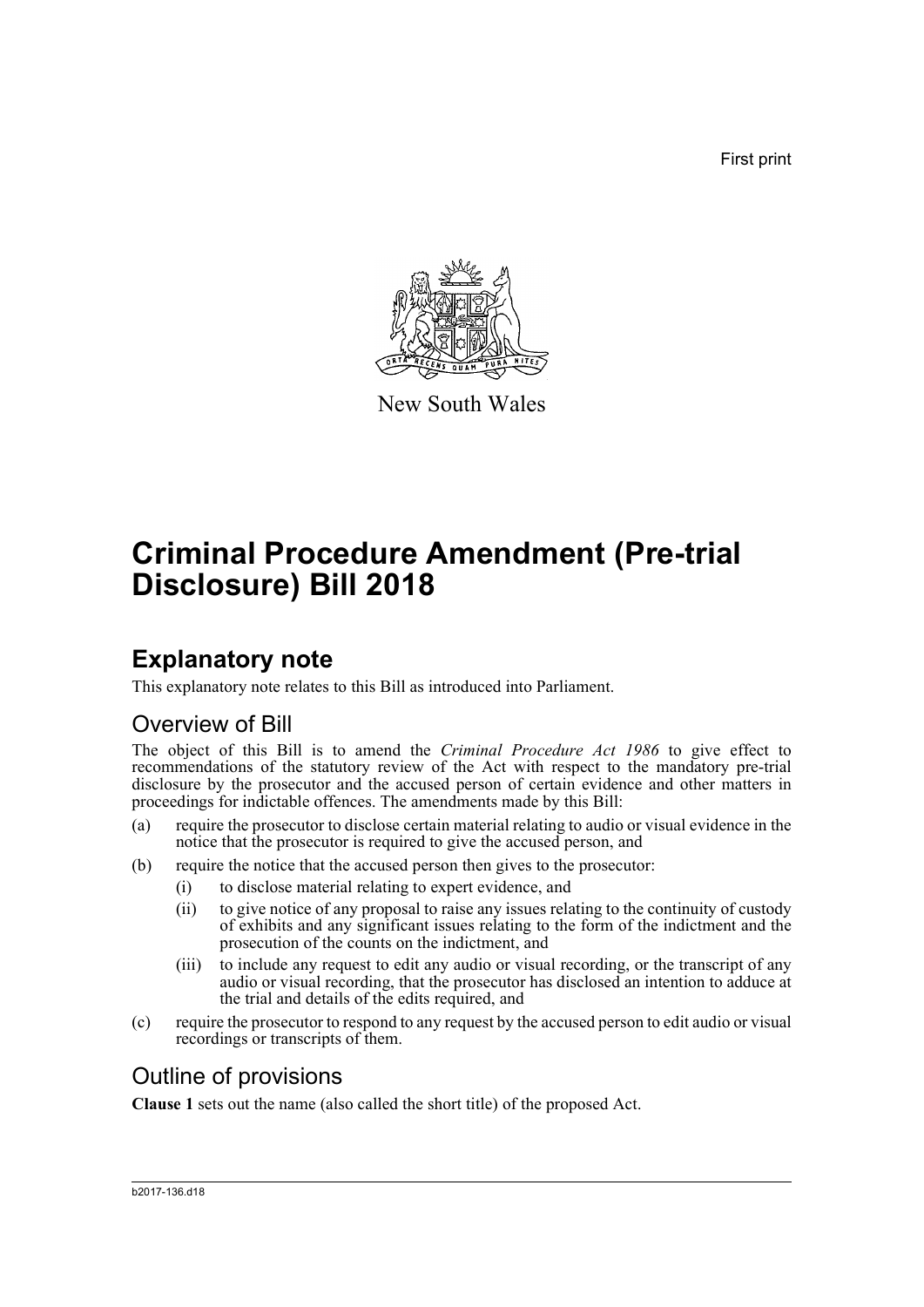**Clause 2** provides for the commencement of the proposed Act on a day or days to be appointed by proclamation.

### **Schedule 1 Amendment of Criminal Procedure Act 1986 No 209**

**Schedule 1 [1**] requires the prosecutor to provide the accused person with a copy of a transcript of an audio or visual recording if the prosecutor proposes to adduce that transcript at the trial.

**Schedule 1 [2]** requires notice of the defence response to the notice of the prosecution's case to include certain matters. These matters are:

- (a) copies of reports of any expert witness that the accused person proposes calling at the trial that are relevant to the case and on which the accused person intends to rely, and
- (b) notice as to whether the accused person proposes to raise any issue with respect to the continuity of custody of any proposed exhibit disclosed by the prosecutor, and
- (c) notice of any significant issue that the accused person proposes to raise regarding the form of the indictment, severability of the charges or separate trials for the charges, and
- (d) any requests for the editing of any recording or transcript of a recording that the prosecutor proposes to adduce at the trial, and particulars of the edits requested.

The defence response is currently only required to contain the matters in paragraphs  $(a)$ –(c) if the court so orders.

**Schedule 1 [3**] makes a consequential amendment.

**Schedule 1 [4**] requires the prosecution response to the defence response to contain notice as to whether the prosecutor disputes the editing of recordings or transcripts of recordings that the defence response requested and, if so, which requested edits are disputed.

**Schedule 1 [5**] inserts a savings and transitional provision to exclude the application of the proposed amendments to the *Criminal Procedure Act 1986* to proceedings in which the indictment was presented or filed before the commencement of the proposed amendments.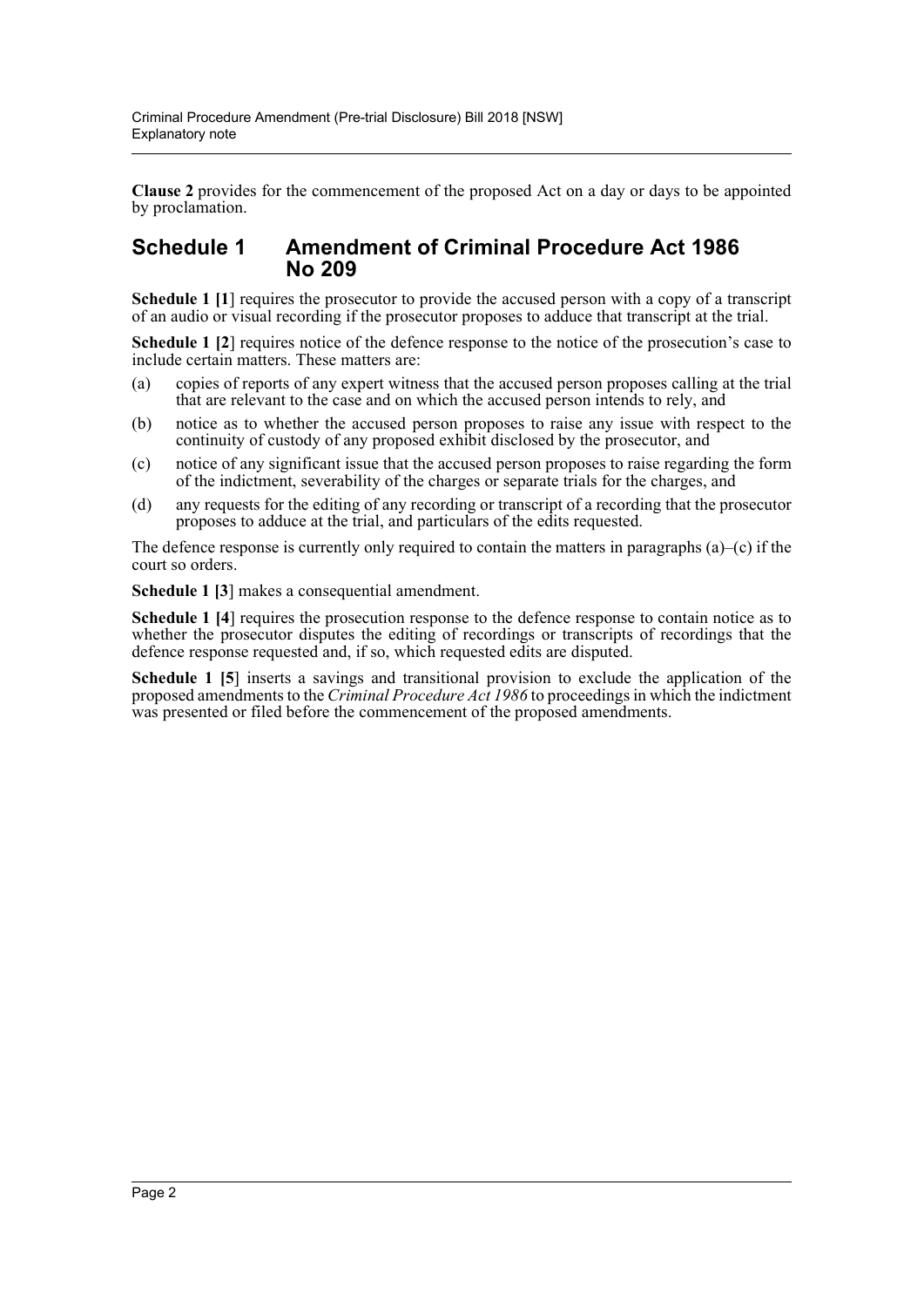First print



New South Wales

# **Criminal Procedure Amendment (Pre-trial Disclosure) Bill 2018**

# **Contents**

| Schedule 1 | Amendment of Criminal Procedure Act 1986 No 209 |      |
|------------|-------------------------------------------------|------|
|            | 2 Commencement                                  |      |
|            | Name of Act                                     |      |
|            |                                                 | Page |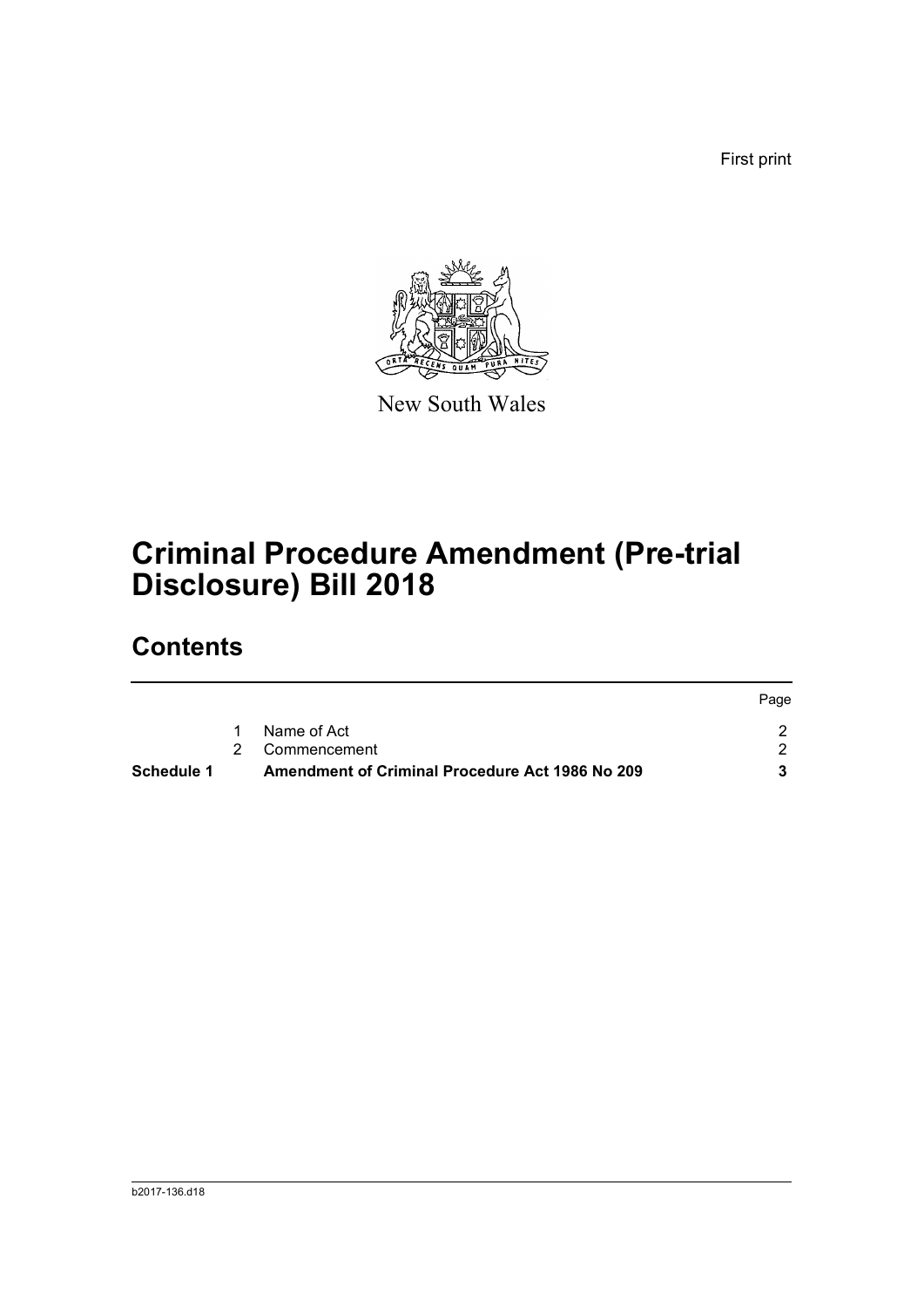

New South Wales

# **Criminal Procedure Amendment (Pre-trial Disclosure) Bill 2018**

No , 2018

### **A Bill for**

An Act to amend the *Criminal Procedure Act 1986* to give effect to recommendations of the statutory review of the Act with respect to the mandatory pre-trial disclosure of certain evidence and other matters in proceedings for indictable offences; and for other purposes.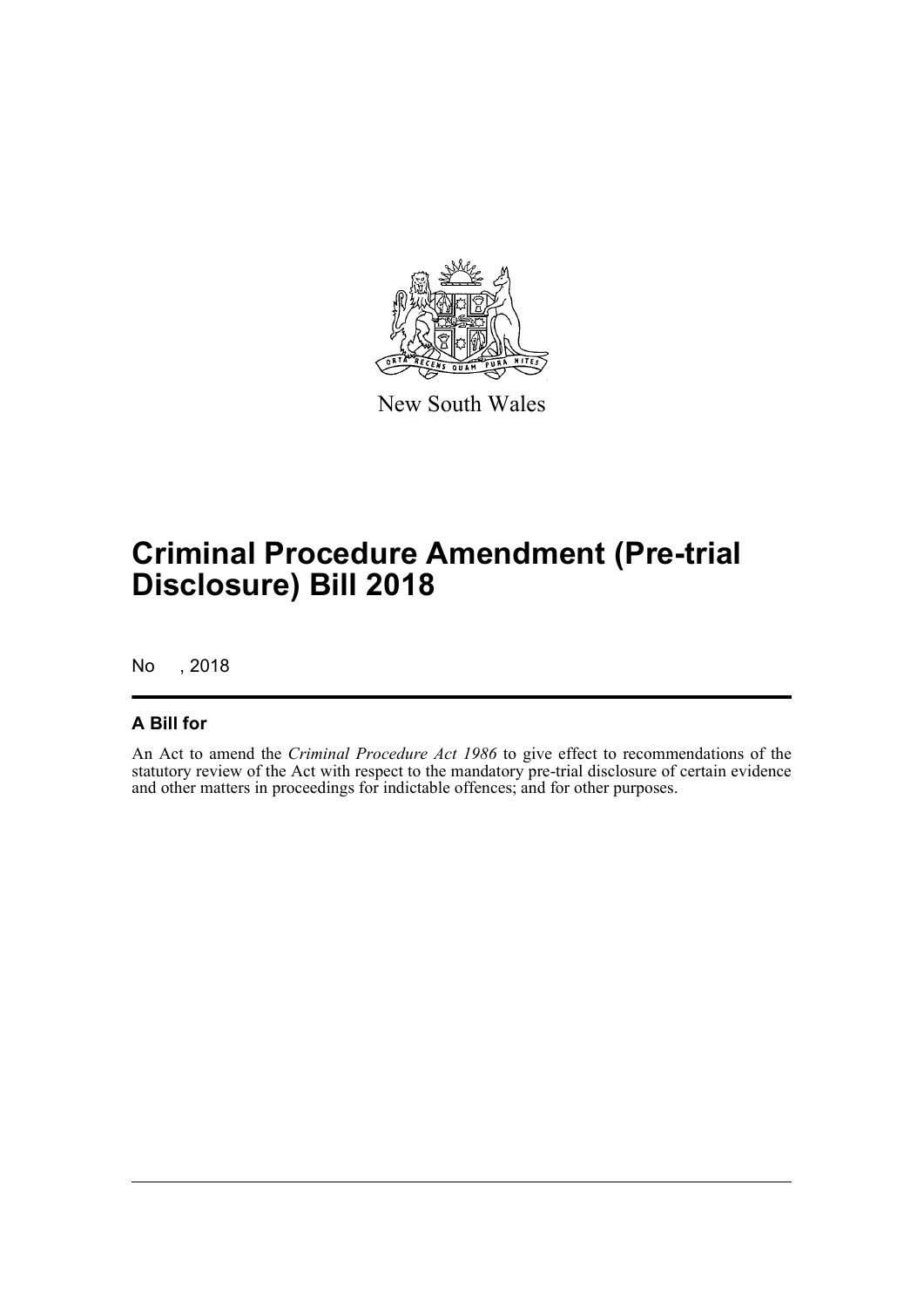<span id="page-4-1"></span><span id="page-4-0"></span>

| The Legislature of New South Wales enacts: |                                                                               |   |  |
|--------------------------------------------|-------------------------------------------------------------------------------|---|--|
|                                            | Name of Act                                                                   | 2 |  |
|                                            | This Act is the Criminal Procedure Amendment (Pre-trial Disclosure) Act 2018. | Э |  |
|                                            | <b>Commencement</b>                                                           |   |  |
|                                            | This Act commences on a day or days to be appointed by proclamation.          |   |  |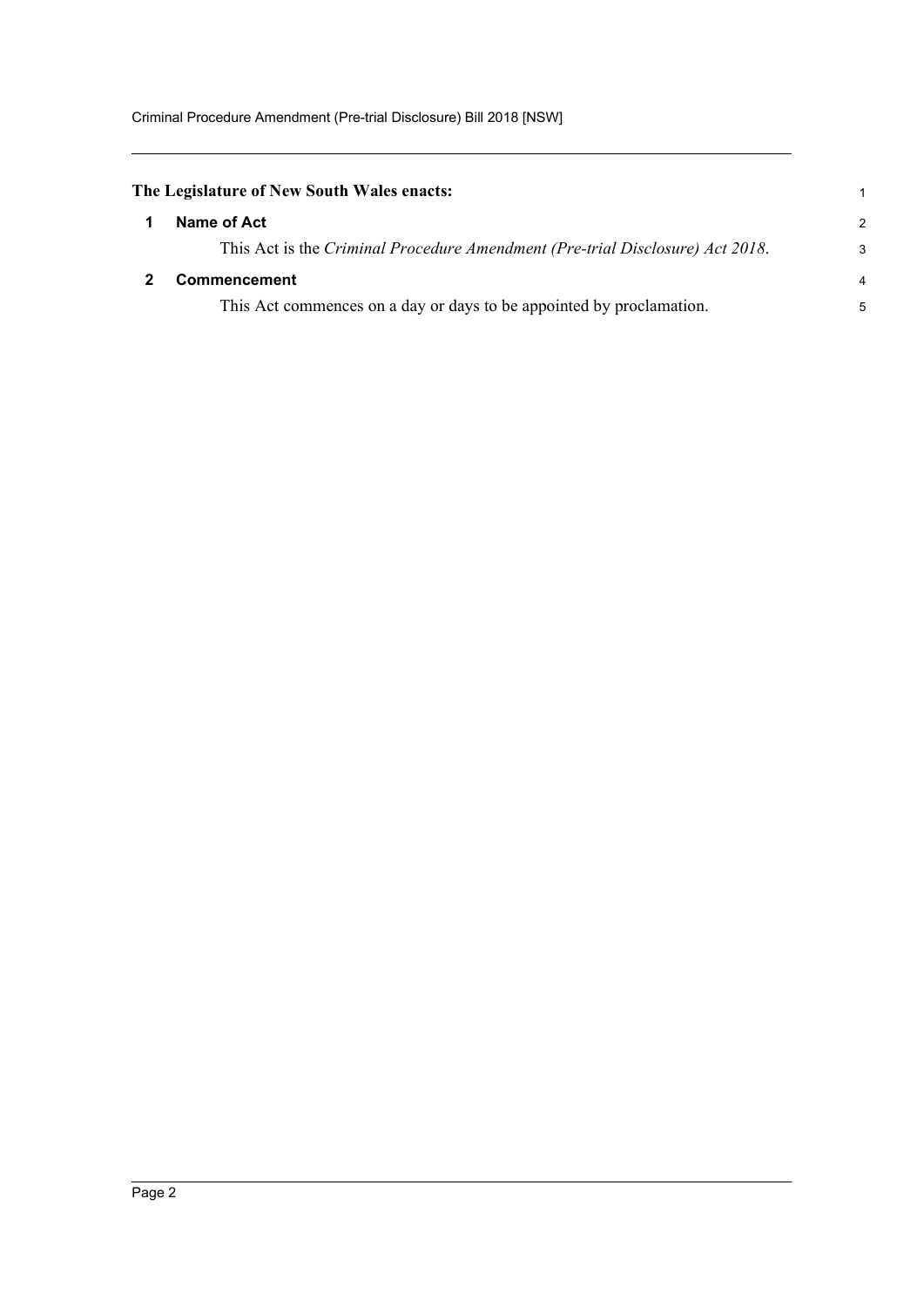### <span id="page-5-0"></span>**Schedule 1 Amendment of Criminal Procedure Act 1986** <sup>1</sup> **No 209** <sup>2</sup>

#### **[1] Section 142 Prosecution's notice** 3

Insert after section  $142 \text{ (1) (c1)}$ :

(c2) if the prosecutor proposes to adduce at the trial the transcript of an audio 5 or a visual recording, a copy of that transcript, 6

**Note.** This paragraph does not require the prosecution's notice to contain 7 copies of transcripts of recorded statements (within the meaning of section 289D) unless the prosecutor proposes to adduce such transcripts at the trial. 10

9 8

14

17

20

25

34

#### **[2] Section 143 Defence response** 11

Insert after section 143 (1) (g): 12

- (h) if any expert witness is proposed to be called at the trial by the accused 13 person, a copy of each report by that witness that is relevant to the case and on which the accused person intends to rely, 15
- (i) notice as to whether the accused person proposes to raise any issue with 16 respect to the continuity of custody of any proposed exhibit disclosed by the prosecutor, 18
- (j) notice of any significant issue that the accused person proposes to raise 19 regarding the form of the indictment, severability of the charges or separate trials for the charges, 21 and 22
- (k) if the prosecutor disclosed an intention to adduce at the trial any audio 22 or visual recording or the transcript of any audio or visual recording: 23
	- (i) any request that the accused person has that the recording or 24 transcript be edited (other than in circumstances to which subsection (2) (d) relates), and 26
	- (ii) particulars sufficient to clearly identify the edits that the accused 27 person requests. 28

#### **[3] Section 143 (2) (a), (c) and (f)** 29

Omit the paragraphs. 30

## **[4] Section 144 Prosecution response to defence response** 31

Insert after section 144 (d): 32

- (d1) if the accused person has requested any editing of any audio or visual 33 recording, or the transcript of any audio or visual recording, that the prosecutor intends to adduce at the trial, notice as to: 35
	- (i) whether the prosecutor disputes any of the requested editing, and 36
	- (ii) which requested edits are disputed, if any, 37